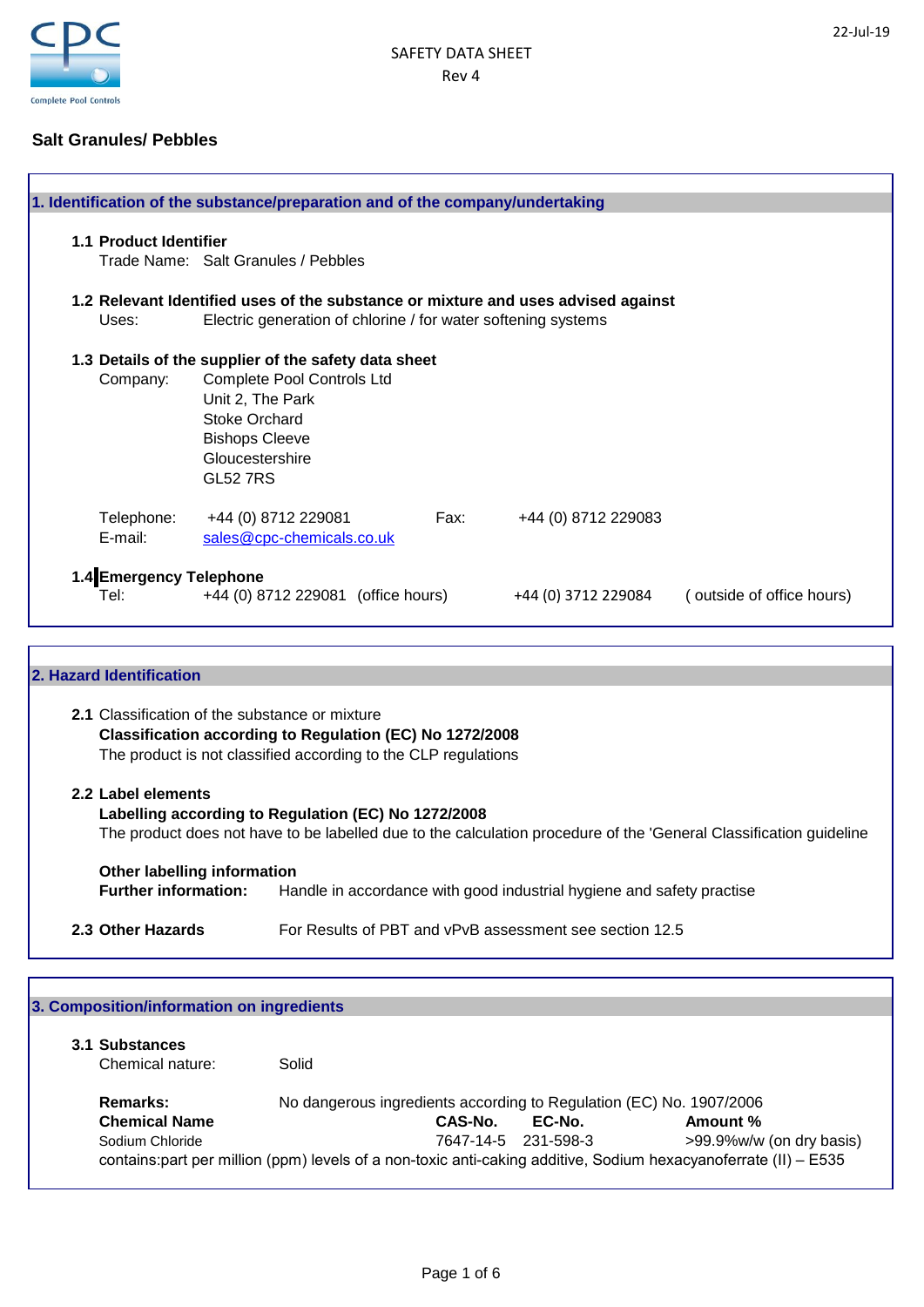**Trade Name: Salt Granules / Pebbles**

| 4.1 Description of first aid measures<br>General advice | no known delayed effects                                                                                                                                             |
|---------------------------------------------------------|----------------------------------------------------------------------------------------------------------------------------------------------------------------------|
| If inhaled:                                             | Remove to fresh air                                                                                                                                                  |
| If Ingested:                                            | Do NOT induce vomiting. Wash out mouth with water and give 200-300 ml (half a pint) of<br>water to drink. If symptoms persist call a physician                       |
| In case of skin contact:                                | Wash off with plenty of water                                                                                                                                        |
| In case of eye contact:                                 | Rinse immediately with plenty of water, also under the eyelids, for at least 10 minutes.<br>Remove contact lenses. If symptoms persist, call a physician             |
|                                                         | 4.2 Most important symptoms and effects, both acute and delayed<br>Symptoms and effects: See Section 11 for more detailed information on health effects and symptoms |
|                                                         |                                                                                                                                                                      |

**4.3 Indication of immediate medical attention and special treatment needed** Treat Symptomatically.

# **5. Fire fighting measures**

| 5.1 Extinguishing media:     |                                                                                                                                                                                                                                    |
|------------------------------|------------------------------------------------------------------------------------------------------------------------------------------------------------------------------------------------------------------------------------|
| Extinguishing media:         | Use extinguishing measures that are appropriate to the surrounding environment. (dry<br>chemical, $CO2$ , water spray or foam).                                                                                                    |
| Unsuitable media:            | None                                                                                                                                                                                                                               |
|                              | 5.2 Special hazards arising from the substance or mixture                                                                                                                                                                          |
| Specific Hazards :           | salt withstands temperatures up to its melting point and beyond without decomposing, but<br>at very high temperatures (greater than approximately 800oc), a vapour may be emitted<br>which is particularly irritating to the eyes. |
| 5.3 Advice for fire-fighters |                                                                                                                                                                                                                                    |
| Protective equipment         | No special precautions required                                                                                                                                                                                                    |
| Further Information:         | Collect contaminated fire extinguishing water separately. This must not be discharged<br>into drains.                                                                                                                              |

### **6. Accidental release Measures**

| <b>Personal Precautions:</b>                              |  | 6.1 Personal precautions, protective equipment and emergency procedures<br>• avoid prolonged contact with the skin and inhalation of dust concentrations<br>• no special protective clothing is required<br>• normal good handling and housekeeping practice is adequate<br>• an eyewash bottle with clean water should be available |  |  |
|-----------------------------------------------------------|--|--------------------------------------------------------------------------------------------------------------------------------------------------------------------------------------------------------------------------------------------------------------------------------------------------------------------------------------|--|--|
| <b>6.2 Environmental precautions</b>                      |  |                                                                                                                                                                                                                                                                                                                                      |  |  |
| Environmental precautions:                                |  | Do not flush into surface water or sanitary sewer system. If the product<br>contaminates rivers and lakes or drains inform respective authorities.                                                                                                                                                                                   |  |  |
| 6.3 Methods and materials for containment and cleaning up |  |                                                                                                                                                                                                                                                                                                                                      |  |  |
| Methods and materials for<br>containment and cleaning up  |  | Use mechanical handling equipment. Clean up promptly by scoop or vacuum.<br>Keep in suitable, closed containers for disposal                                                                                                                                                                                                         |  |  |
| 6.4 Reference to other sections                           |  | For personal protection see section 8<br>For disposal see section 13                                                                                                                                                                                                                                                                 |  |  |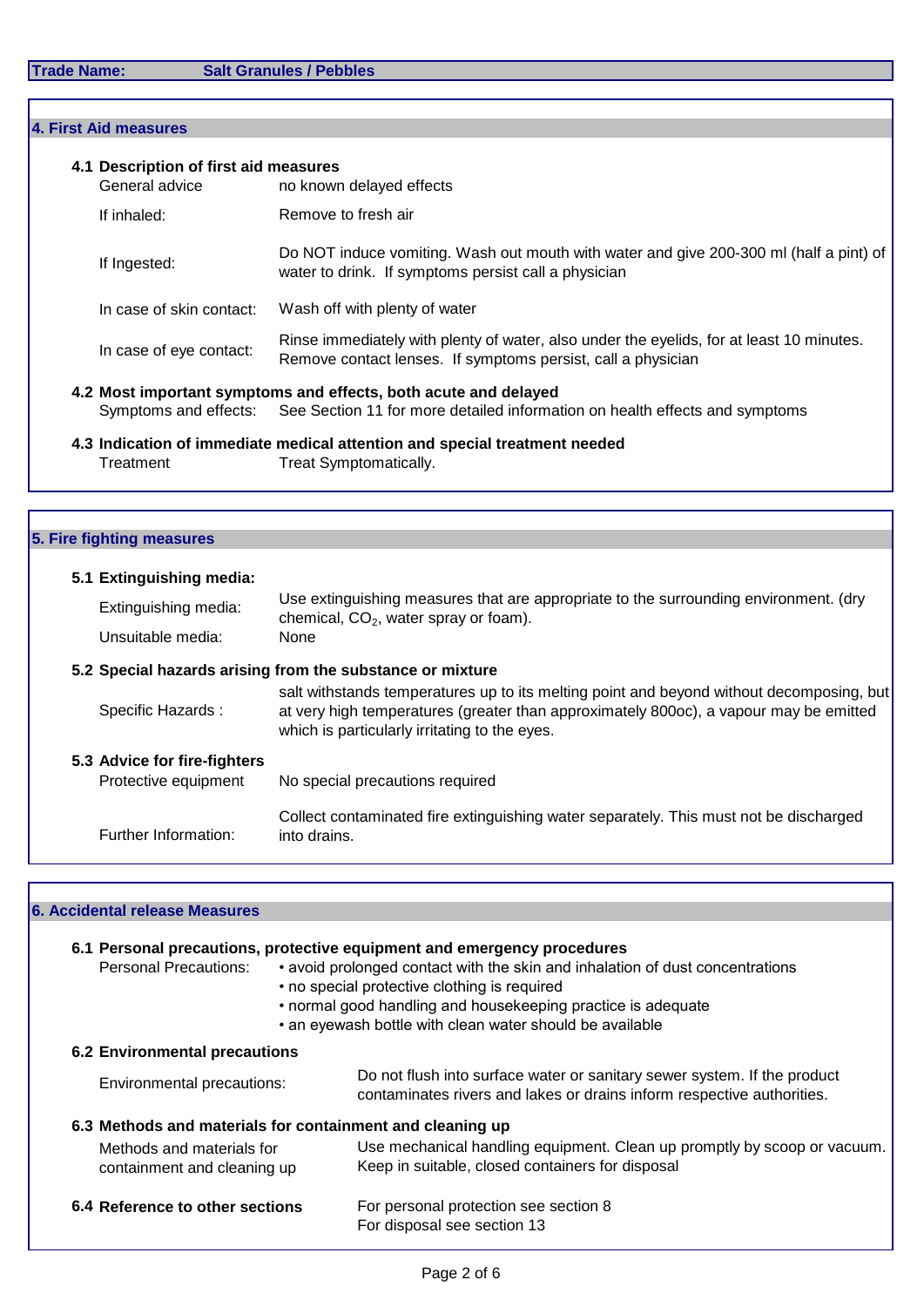| 7. Handling and storage                     |                                                                                                                                                                                                                              |
|---------------------------------------------|------------------------------------------------------------------------------------------------------------------------------------------------------------------------------------------------------------------------------|
| 7.1 Precautions for safe handling           |                                                                                                                                                                                                                              |
| 7.1.1 Protective measures                   |                                                                                                                                                                                                                              |
| • avoid prolonged skin contact              |                                                                                                                                                                                                                              |
| hazardous.                                  | • keep dust levels to a minimum, salt is non-flammable but static electricity can be generated by pneumatic<br>conveying, therefore pipes should be bonded and earthed, especially in environments where a spark could prove |
|                                             | • atmospheric levels should be controlled in compliance with the workplace exposure limit (see Section 8.1)                                                                                                                  |
|                                             | 7.1.12 Advice on general occupational hygiene:                                                                                                                                                                               |
|                                             | • normal good handling and housekeeping practice is adequate<br>7.2 Conditions for safe storage, including any incompatibilities.                                                                                            |
| Storage areas and<br>containers:            | Keep in original containers. Store in a dry atmosphere.                                                                                                                                                                      |
| Fire and explosion:<br>Further information: | Normal measures for preventive fire protection<br>No further data available                                                                                                                                                  |
| Common storage:                             | Keep tightly closed in a dry and cool place. Product is hygroscopic. Protect against water.<br>Avoid moisture.                                                                                                               |
| 7.3 Specific end uses                       |                                                                                                                                                                                                                              |

| 8. Exposure control/personal protection |                                                                                                                                                                                |
|-----------------------------------------|--------------------------------------------------------------------------------------------------------------------------------------------------------------------------------|
| 8.1 Control parameters                  |                                                                                                                                                                                |
| <b>Component:</b> Sodium Chloride       | CAS No: 7647-14-5                                                                                                                                                              |
| physical and biological agents.         | EU. Indicative Exposure and Directives relating to the protection of risks related to work exposure to chemical,                                                               |
| <b>Regulatory Basis:</b>                | UK. EH40 Workplace Exposure Limits (WELS)                                                                                                                                      |
| <b>Regulatory List:</b>                 | Time Weighted Average (TWA):                                                                                                                                                   |
| Value type:                             | Dust                                                                                                                                                                           |
| Inhalable dust                          | 10 mg/m $3$                                                                                                                                                                    |
| Respirable dust:                        | 4 mg/m $3$                                                                                                                                                                     |
| 8.2 Exposure controls                   |                                                                                                                                                                                |
| <b>Engineering measures</b>             | Static electricity can be generated by pneumatic conveying; therefore pipes<br>should be bonded and earthed, especially in environments where a spark<br>could prove hazardous |
| Personal protective equipment           |                                                                                                                                                                                |
| Respiratory protection                  | No specific recommendation made, but protection against nuisance dust must be used<br>when levels above $10mg/m^3$                                                             |
| Hand protection                         | Protective gloves complying with EN 374<br>Dry salt and concentrated solutions can cause withdrawal of fluid from the skin                                                     |
| Eye protection                          | Wear tightly fitting safety goggles approved to standard EN 166.                                                                                                               |
|                                         | Skin and body protection No special protective equipment required                                                                                                              |
| <b>Environmental exposure controls</b>  |                                                                                                                                                                                |
|                                         | • Contain any spillage                                                                                                                                                         |
|                                         | • Avoid discharges to the environment where possible                                                                                                                           |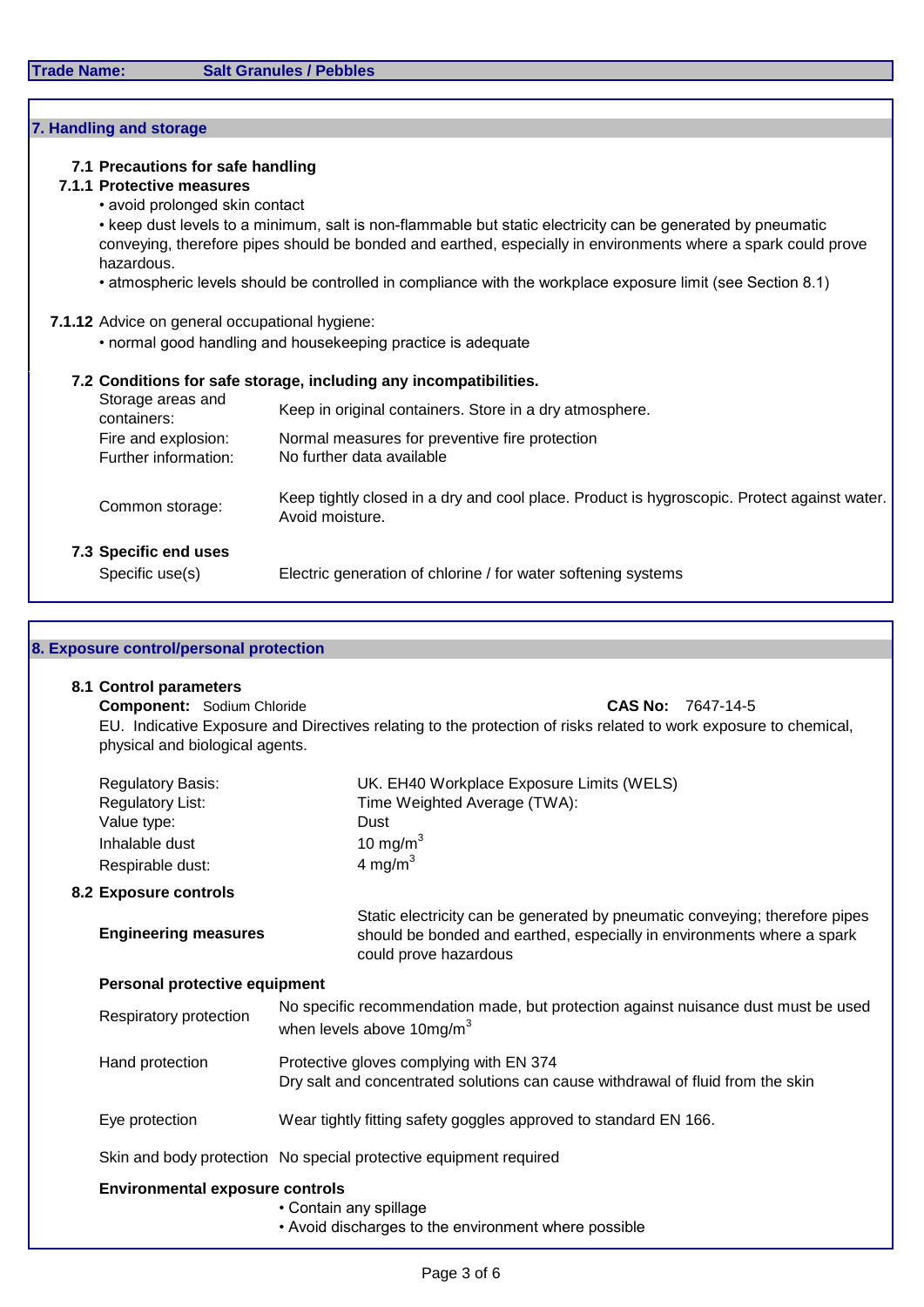**Trade Name: Salt Granules / Pebbles**

|                                                                                                                               | 9. Physical and chemical properties     |                                                                                                       |  |  |
|-------------------------------------------------------------------------------------------------------------------------------|-----------------------------------------|-------------------------------------------------------------------------------------------------------|--|--|
|                                                                                                                               |                                         | 9.1 Information on basic physical and chemical properties                                             |  |  |
|                                                                                                                               | Form:                                   | Granules/ crystals or small pebbles                                                                   |  |  |
|                                                                                                                               | Colour:                                 | White                                                                                                 |  |  |
| Odour:<br>pH @ 20°C:<br>Boiling point/boiling range:<br><b>Flash Point</b><br>Melting point/melting range:<br>Density @ 20°C: |                                         | odourless                                                                                             |  |  |
|                                                                                                                               |                                         | 10.00 approx (10% solution)                                                                           |  |  |
|                                                                                                                               |                                         | $1413^{\circ}$ C                                                                                      |  |  |
|                                                                                                                               |                                         | non-flammable                                                                                         |  |  |
|                                                                                                                               |                                         | 802°C<br>2.165 g/cm <sup>3</sup> (of crystalline solid at $20^{\circ}$ c)                             |  |  |
|                                                                                                                               | Water solubility:                       | 35.6g/100g at 0°C<br>39.2g/100g at 100°C                                                              |  |  |
|                                                                                                                               | Explosive properties:                   | Product is not explosive.                                                                             |  |  |
|                                                                                                                               | 9.2 Other Information                   | No other information available                                                                        |  |  |
|                                                                                                                               |                                         |                                                                                                       |  |  |
|                                                                                                                               | 10. Stability and reactivity            |                                                                                                       |  |  |
|                                                                                                                               | 10.1 Reactivity                         |                                                                                                       |  |  |
|                                                                                                                               | Advice:                                 | Reacts with strong sulphuric acid or nitric acid                                                      |  |  |
|                                                                                                                               | 10.2 Chemical stability                 |                                                                                                       |  |  |
|                                                                                                                               | Advice:                                 | Stable under normal storage and handling conditions                                                   |  |  |
|                                                                                                                               | 10.3 Possibilty of hazardous reactions  |                                                                                                       |  |  |
|                                                                                                                               | Hazardous reactions:                    | Reacts with strong sulphuric acid or nitric acid                                                      |  |  |
|                                                                                                                               | 10.4 Conditions to avoid                |                                                                                                       |  |  |
|                                                                                                                               | Conditions to avoid                     | contact with strong sulphuric acid or nitric acid (hydrogen chloride gas is emitted)                  |  |  |
|                                                                                                                               | 10.5 Incompatible materials             |                                                                                                       |  |  |
|                                                                                                                               | Materials to avoid                      | Under wet conditions can corrode many common metals, particularly iron, aluminium and                 |  |  |
|                                                                                                                               |                                         | zinc                                                                                                  |  |  |
|                                                                                                                               | 10.6 Hazardous decomposition products   |                                                                                                       |  |  |
|                                                                                                                               | Haz. decomp. products:                  | Trace amounts of hydrogen chloride gas may be evolved at temperatures in excess of                    |  |  |
|                                                                                                                               |                                         | $800^{\circ}$ C                                                                                       |  |  |
|                                                                                                                               | <b>11. Toxilogical Information</b>      |                                                                                                       |  |  |
|                                                                                                                               | 11.1 Information on toxilogical effects |                                                                                                       |  |  |
|                                                                                                                               | <b>Acute Toxicity</b>                   |                                                                                                       |  |  |
|                                                                                                                               | <b>Product</b>                          | <b>Test results</b>                                                                                   |  |  |
|                                                                                                                               | Sodium Chloride                         | Acute Oral LD50 Rat: 3,000 mg/kg                                                                      |  |  |
| <b>Primary Irritant effect</b>                                                                                                |                                         |                                                                                                       |  |  |
|                                                                                                                               |                                         | On the skin: Danger of mechanical irritation caused by dust particles                                 |  |  |
|                                                                                                                               |                                         | On the eye: Product dust may be irritating to eyes, skin and respiratory system                       |  |  |
|                                                                                                                               | <b>Further information</b>              |                                                                                                       |  |  |
|                                                                                                                               |                                         | Relevant toxicity information: Handle in accordance with good industrial hygiene and safety practise. |  |  |
|                                                                                                                               | Experience with human                   | Health injuries are not known or expected under normal use                                            |  |  |
|                                                                                                                               | experience                              |                                                                                                       |  |  |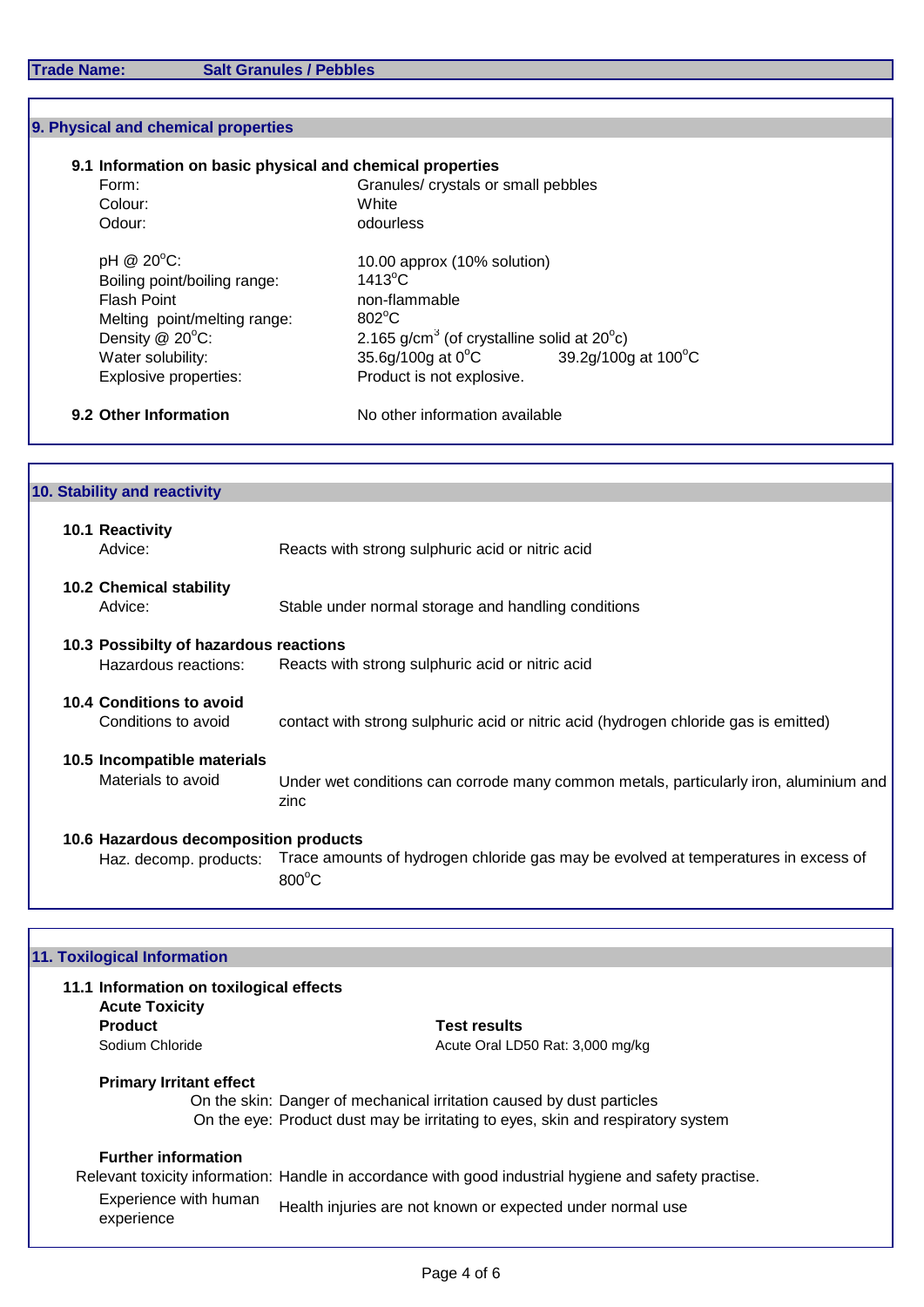| 12. Ecological Information             |                                                           |      |                                                                                                                      |                                                                                                         |
|----------------------------------------|-----------------------------------------------------------|------|----------------------------------------------------------------------------------------------------------------------|---------------------------------------------------------------------------------------------------------|
| 12.1 Toxicity                          |                                                           |      |                                                                                                                      |                                                                                                         |
| September 1990)                        |                                                           |      |                                                                                                                      | A maximum value of 412 mg/l ensures the protection of all aquatic life (Source: Water Research Centre - |
|                                        | Acute aquatic toxicity (Fish)                             | 96hr | LC50                                                                                                                 | 6,750 mg/l                                                                                              |
|                                        | Acute aquatic toxicity (Daphnia)                          | 48hr | EC50                                                                                                                 | 2,024 mg/l                                                                                              |
|                                        | Acute aquatic toxicity (Algae)                            | 72hr | <b>LC50</b>                                                                                                          | 3,014 mg/l                                                                                              |
|                                        | Subacute aquatic toxicity (Fish)                          |      |                                                                                                                      | 433 mg/l                                                                                                |
|                                        | Subacute aquatic toxicity (Daphnia)                       |      |                                                                                                                      | 1,062 mg/l                                                                                              |
| BOD 5 day                              |                                                           |      |                                                                                                                      | $0$ mg/l                                                                                                |
| <b>COD</b>                             |                                                           |      |                                                                                                                      | $0$ mg/l                                                                                                |
| Earthworm toxicity                     |                                                           |      |                                                                                                                      | 1,000 hg/cm2                                                                                            |
| In water<br>In soil<br>In sediment     | 12.2 Persistence and degradability                        |      | Not applicable (quickly dissociates)<br>Not applicable (inorganic substance)<br>Not applicable (inorganic substance) |                                                                                                         |
| 12.3 Bioaccumlative potential          |                                                           |      |                                                                                                                      | No potential for bioaccumulation                                                                        |
| 12.4 Mobility in soil                  |                                                           |      |                                                                                                                      | Predicted to have high mobility in soil due to its high solubility in water                             |
|                                        | 12.5 Results of PBT and PvB assessment                    |      |                                                                                                                      | According to Annex XIII of REACH Regulation, inorganic<br>substances do not require assessment          |
| 12.6 Other adverse effects<br>Remarks: | Do not flush into surface water or sanitary sewer system. |      |                                                                                                                      |                                                                                                         |

| <b>13. Disposal Considerations</b>       |                                                                                                                                                                                                                              |  |  |  |
|------------------------------------------|------------------------------------------------------------------------------------------------------------------------------------------------------------------------------------------------------------------------------|--|--|--|
| 13.1 Waste treatment methods<br>Product: | Disposal should be in accordance with local or national regulations                                                                                                                                                          |  |  |  |
| Contaminated packaging:                  | Disposal should be in accordance with local or national regulations                                                                                                                                                          |  |  |  |
| European Waste Catalogue No:             | No waste code according to the European Waste Catalogue can be assigned<br>for this product, as the intended use dictates the assignment. The waste<br>code is established in consultation with the regional waste disposer. |  |  |  |

# **14. Transport Information**

Not classified for transportation.

## **15. Regulatory information**

**15.1 Safety, health and environmental regulations/legislation specific for this substance or mixture.** This product is not classified according to the EU regulations

## **15.2 Chemical Safety Assessment**

Currently we do not have any information from our supplier about this.